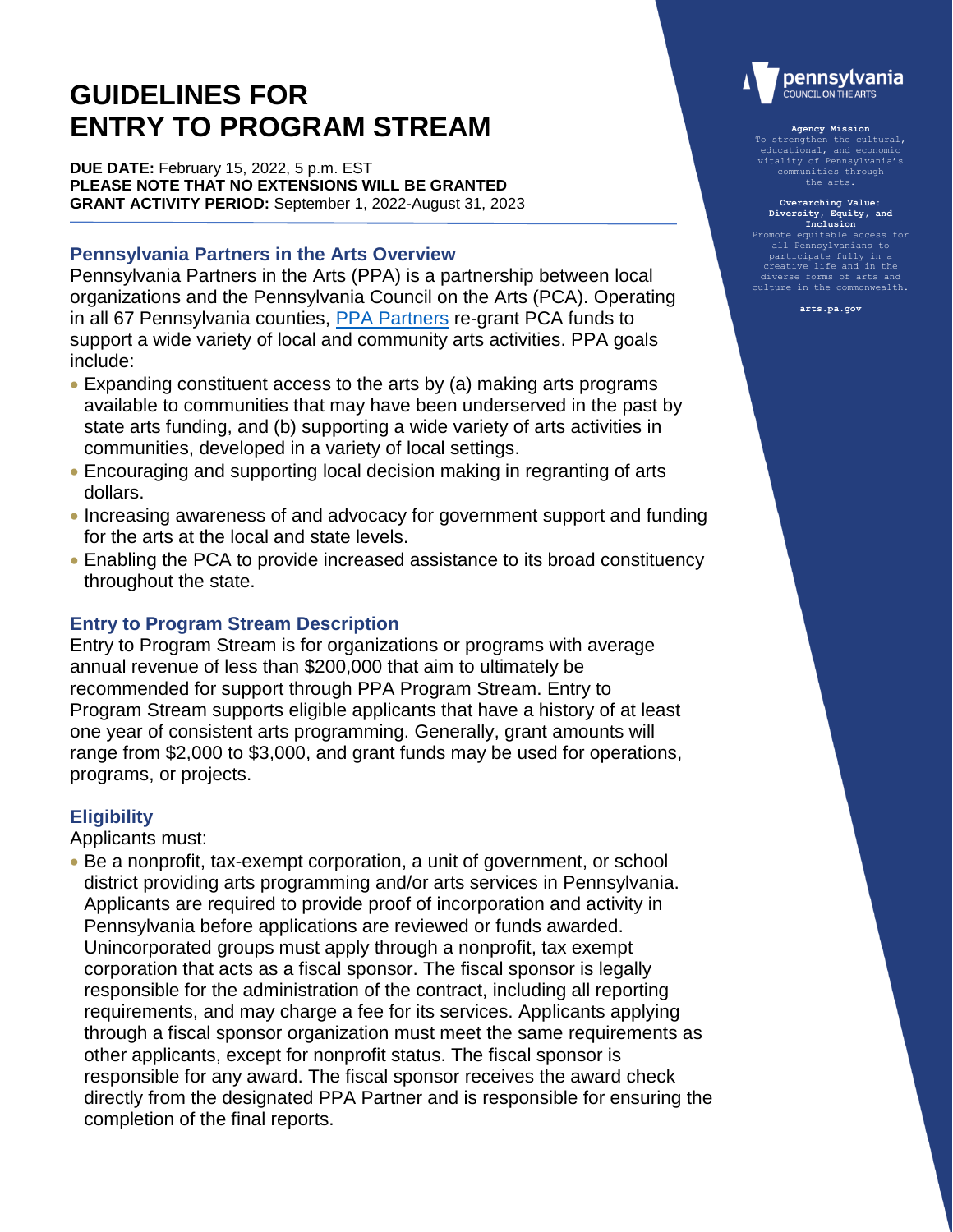- Have an average annual revenue of less than \$200,000.
- Have a history of at least one year of consistent arts programming.

#### **Matching Requirements**

- All grants must be matched on a dollar-for-dollar basis in cash.
- In-kind goods and services may not be used to match PCA funds.
- Entry to Program Stream grant funds cannot be used to match other PCA grants.

#### **Funding Restrictions**

Grant funds cannot be used for any of the following:

- Activities outside the performance period of the grant.
- Activities that have a religious purpose.
- Payments to lobbyists.
- Cash prizes and awards.
- Benefit activities.
- Hospitality expenses (i.e., receptions, parties, gallery openings).
- Capital expenditures, including equipment costing \$500-or more.
- Competitions.
- Performances and exhibitions not available to the public.

#### **Application Process**

- Based on their PA county of residence, applicants must submit applications to their applicable [PPA Partner.](https://www.arts.pa.gov/Documents/2021-2022_PCA_PPA_Partnership_Info.pdf) Applications are due February 15, 2022, for the grant performance period of September 1, 2022, to August 31, 2023.
- Late applications will not be accepted.

## **Application Review Process**

- PPA uses an advisory panel review process to make recommendations for the PCA's consideration in making final funding decisions.
- Organizations or programs stay in the Entry to Program Stream until recommended for Program Stream, based on panel review and assessment totals. Once in Program Stream, generally, grants range from \$3,000 to \$5,000.

#### **Review Criteria**

Quality of Artistic Product, Process or Service – 35 points

- Evidence that activities relate to and advance the applicant's mission or arts program goals
- Quality of arts-related activities
- Evidence of measuring artistic success

Access to the Arts – 35 points

- Evidence of knowledge of and outreach to audience
- Evidence of engagement efforts with culturally, socioeconomically, and/or geographically diverse audiences or stakeholders



#### **Agency Mission**

To strengthen the cultural, educational, and economic vitality of Pennsylvania's communities through the arts.

**Overarching Value: Diversity, Equity, and Inclusion**

Promote equitable access for all Pennsylvanians participate fully in a creative life and in the diverse forms of arts and culture in the commonwealth.

**arts.pa.gov**